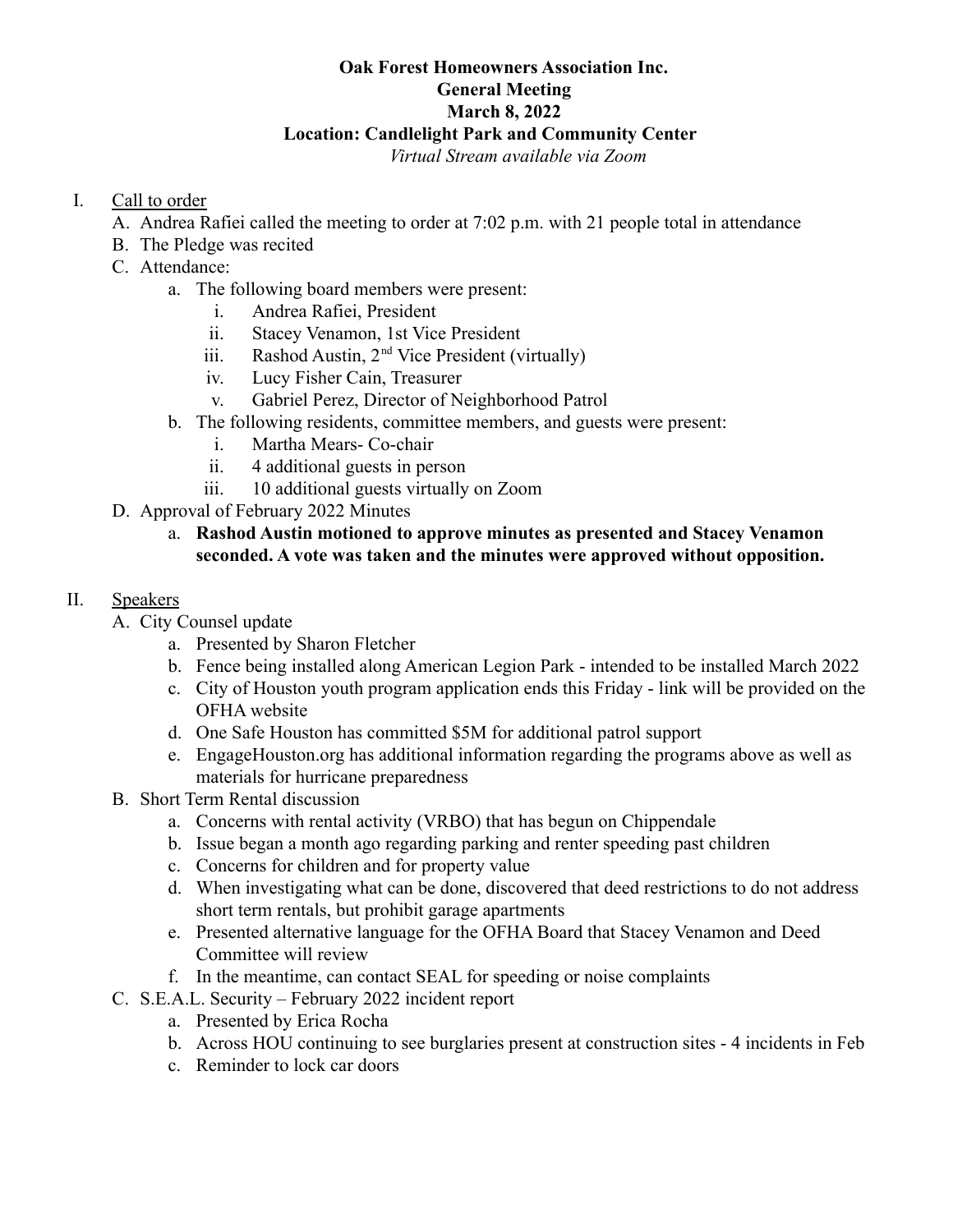- III. Officer and committee reports
	- A. Nominating Committee Rashod Austin
		- a. Vote and appointment of Public Relations Chair
			- i. **Rashod Austin motioned to elect Frances Davidson as the Public Relations Chair and Gabriel Perez seconded. A vote was taken and the motion passed without opposition**
		- b. Vote and appointment of Parliamentarian
			- i. **Rashod Austin motioned to elect Amanda Cannaday as the Parliamentarian and Gabriel Perez seconded. A vote was taken and the motion passed without opposition**
		- c. Vote and appointment of Sgt. at Arms
			- i. **Rashod Austin motioned to elect Lizzie Krog as the Sgt. at Arms and Gabriel**
	- **Perez seconded. A vote was taken and the motion passed without opposition** B. President's Report – Andrea Rafiei
		- a. Picnic in the Park Fundraiser March 26, 11am-3pm, American Legion Park
			- i. Easter egg hunt, bunny photos, vendor market, kickball, beer tasting, raffle prizes
			- ii. All proceeds go to American Legion Park Revitalization Master Plan Project
			- iii. Volunteers welcome!
			- b. 75th Anniversary Celebration- May 22, 4 pm, American Legion Park
	- C. Treasurer/Financials Lucy Cain
		- a. Review of current financials: current total revenue \$276,623.75
			- b. Expenses for Approval: Total: \$12,974.99
				- i. Seal Security invoice of \$9,920, \$405 for Beautification events, \$1,500 for St. Claire clean up, \$600 for Waltrip mural expense, \$250 for Waltrip school initiative, \$300 for printing for OFHA envelopes
		- c. **Lucy Cain motioned to approve the expenses as presented and Rashod Austin seconded. A vote was taken and the expenses were approved without opposition**
	- D. Neighborhood Patrol Gabriel Perez
		- a. Taking inventory of SEAL signs in the neighborhood
		- b. Copy Gabriel Perez on Facebook posts regarding activity for SEAL
	- E. Beautification Committee
		- a. Planning for next event on Saturday, April 2
		- b. 43rd and Ella to Bethlehem
		- c. Will be voting on Facebook for 3 options for Washateria mural (painted by Waltrip students), commemorating 75th anniversary of Oak Forest
	- F. Deed Restrictions Stacey Venamon
		- a. 9 inquiries in February and 8 submissions that were sent to committee for voting
		- b. Quarterly meeting on April 2 for public to join
	- G. Community Relations Michelle Stevens
		- a. Standing up a 75th Anniversary Celebration Planning committee please reach out to Michelle Stevens if interested

**OFHA Board – 2022**

Andrea Rafiei, President Stacey Venamon, 1<sup>st</sup> Vice President Rashod Austin, 2<sup>nd</sup> Vice President

Lucy Fisher Cain, Treasurer Cheyenne Trail, Secretary Vacant, Parliamentarian

Gabriel Perez, Director of Neighborhood Patrol Michelle Stevens, Director of Community Relations Vacant, Director of Public Relations